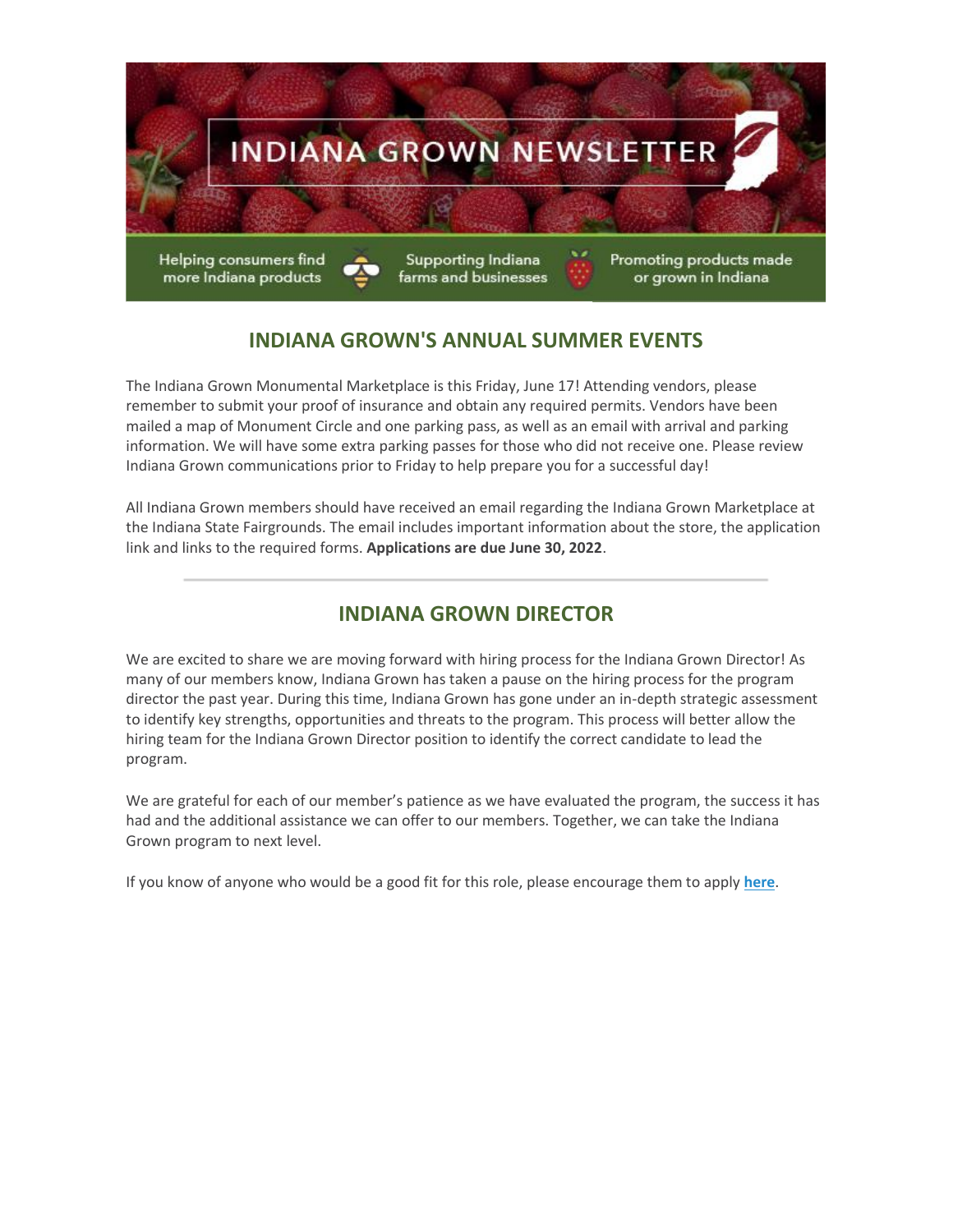### OPPORTUNITIES Browse active opportunities that may apply to you.

### **JOIN THE WAITLIST FOR WISH-TV**

**The 2022 calendar for WISH-TV appearances is now full**. If you would like to be added to the waitlist to be contacted in the event of a cancellation, please contact Angela Grant at [agrant@isda.in.gov.](mailto:agrant@isda.in.gov)

Indiana Grown partners with local news station [WISH-TV](https://lnks.gd/l/eyJhbGciOiJIUzI1NiJ9.eyJidWxsZXRpbl9saW5rX2lkIjoxMDEsInVyaSI6ImJwMjpjbGljayIsImJ1bGxldGluX2lkIjoiMjAyMjA2MTUuNTk0MTIwMjEiLCJ1cmwiOiJodHRwczovL2xua3MuZ2QvbC9leUpoYkdjaU9pSklVekkxTmlKOS5leUppZFd4c1pYUnBibDlzYVc1clgybGtJam94TURRc0luVnlhU0k2SW1Kd01qcGpiR2xqYXlJc0ltSjFiR3hsZEdsdVgybGtJam9pTWpBeU1UQTRNRFl1TkRReU1qSTBOekVpTENKMWNtd2lPaUpvZEhSd2N6b3ZMM2QzZHk1M2FYTm9kSFl1WTI5dEx5SjkuRjBzbDJDVGRVcXBaZW1tcVNMVG1lcmJ2b0hlOEIzYy0zUUptMEh4dzdRQS9zLzE0NzYxODY0OTgvYnIvMTEwNTIwMzc5OTIwLWwifQ.ki35LJpEZjvvEOY_YNYS_uJtTGYqAjGsj4prvW-xzpw/s/1030915350/br/132968478311-l) to highlight an Indiana Grown member each Saturday morning. This is a unique experience and opportunity to promote your business and tell your story.



Segments are filmed live at the WISH-TV studio in downtown Indianapolis. Participating members must **arrive at the studio by 6:00 a.m. (ET)**. The first segment goes live at 6:40 a.m. and the second segment goes live at 7:40 a.m. Indiana Grown staff will contact you via email or phone at a later date about your scheduled slot. **You must respond the week before your slot or our staff will assume you are unable to attend and search for a replacement.**

# **THE INDIANA SBDC AGRIBUSINESS INITIATIVE**

The Indiana SBDC Agribusiness Initiative offers Hoosier small businesses and entrepreneurs in the agriculture sector access to no-cost, confidential specialty business advising and training, including financing, crop yield projections, U.S. Department of Agriculture loan packaging, value-added product development and commodity exporting, among others. The Agribusiness Initiative is made available in partnership with the Purdue Center for Regional Development (PCRD), Purdue Extension and the Indiana State Department of Agriculture (ISDA). For more information and to request assistance, please visit [isbdc.org/agribusiness-initiative.](https://lnks.gd/l/eyJhbGciOiJIUzI1NiJ9.eyJidWxsZXRpbl9saW5rX2lkIjoxMDIsInVyaSI6ImJwMjpjbGljayIsImJ1bGxldGluX2lkIjoiMjAyMjA2MTUuNTk0MTIwMjEiLCJ1cmwiOiJodHRwczovL2lzYmRjLm9yZy9hZ3JpYnVzaW5lc3MtaW5pdGlhdGl2ZS8ifQ.nov08juIfDhkRr9z4rFNM6wM8k7mfodAoBIsVGKM1IM/s/1030915350/br/132968478311-l)



# **PARTNER WITH OLD MAJOR TO HAUL PRODUCTS TO MARKET WAGON HUBS**

[Old Major Market,](https://lnks.gd/l/eyJhbGciOiJIUzI1NiJ9.eyJidWxsZXRpbl9saW5rX2lkIjoxMDMsInVyaSI6ImJwMjpjbGljayIsImJ1bGxldGluX2lkIjoiMjAyMjA2MTUuNTk0MTIwMjEiLCJ1cmwiOiJodHRwczovL29sZG1ham9ybWFya2V0LmNvbS8ifQ.StHs4dgx9KKAg3xZ3mh_eX8G2LBLq_LmaKuf7qqv5i8/s/1030915350/br/132968478311-l) located in Indianapolis, is an inspected producer of bacon, sausage and other value-add meats and eats. They are a virtual marketplace and sell products on their

website, at Farmers Markets and on [Marketwagon.com.](https://lnks.gd/l/eyJhbGciOiJIUzI1NiJ9.eyJidWxsZXRpbl9saW5rX2lkIjoxMDQsInVyaSI6ImJwMjpjbGljayIsImJ1bGxldGluX2lkIjoiMjAyMjA2MTUuNTk0MTIwMjEiLCJ1cmwiOiJodHRwOi8vTWFya2V0d2Fnb24uY29tIn0.W-IU0E8wKnW8JXMp88GXQNf2_TkBM8P2q2-oRRWuNiE/s/1030915350/br/132968478311-l) They currently sell and haul products to 11 local and regional Market Wagon Hubs. They are looking for producers who want to launch their products at Market Wagon Hubs in Cincinnati OH, Columbus OH, Bloomington IL, Lexington KY, Louisville KY, Ft Wayne IN and South Bend IN. If you are interested in learning more, contact Mark LaFay at [mark@oldmajormarket.com.](mailto:mark@oldmajormarket.com)